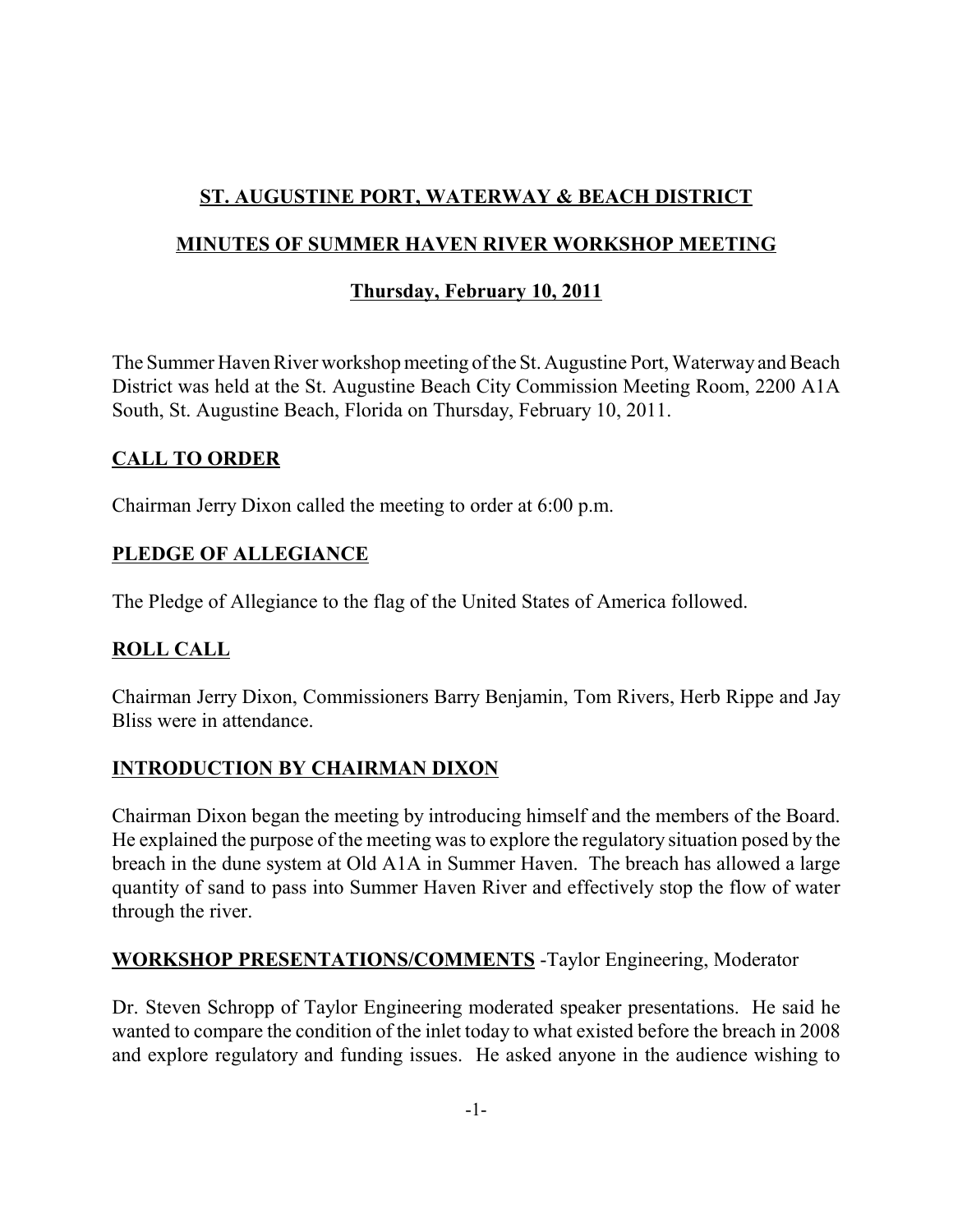speak to fill out a request form and encouraged all in attendance to look to the future of the Summer Haven River rather than spend time analyzing the past. He then introduced Rajesh Srinivas of Taylor Engineering.

# A. **SUMMER HAVEN BREACH** - Taylor Engineering

Dr. Srinivas said Taylor was asked several years ago to study shoaling at the Matanzas Inlet because of the frequency of dredging needed in the nearby Intracoastal Waterway. He compared aerial photos of the inlet from 2008 to the present and pointed out how the breach had evolved from basically a new inlet to the sand flat evident today. He said measurements of the water flow at various points around the area have shown an 8.3% decrease in water flow through Matanzas Inlet, an average 80% decrease in the flow of the Summer Haven River at the south bridge of A1A, and virtually stagnant water at the north end of the river. He said these numbers were quite high, especially the inlet, and have contributed to heavy silting under the Matanzas Inlet Bridge.

# **B. SUMMER HAVEN CITIZENS PRESENTATION** - Linda Ginn

Linda Ginn, 951 Gene Johnson Road, talked at length about the beauty of Summer Haven River and the history of the community. She then displayed aerial photos of the river before and after the breach and discussed the impact of sand filling the river. Much of the habitat for oysters, birds, fish and manatees has been covered by sand. She also pointed out the State of Florida has expended many dollars to provide fishing areas on the new bridges over the river and that very little water remains under either bridge.

According to Mrs. Ginn, the loss of the river will have economic impacts including loss of recreation venues, rental incomes and tax revenues. The sand flats will also more readily admit flooding tides into the Summer Haven community with a potential for great property damage to existing structures.

Mrs. Ginn said a solution is to remove the sand from the river and place it back on the beach. She suggested planting vegetation to reinforce the sand. She also said a government agency should take the lead in this process and find the funding necessary to restore the river. She cautioned all present to avoid the error of too much study of the problem in lieu of action. Mr. Jay Ginn added comments regarding the dramatic shoaling under the Matanzas Inlet bridge and the resulting loss of popular fishing areas.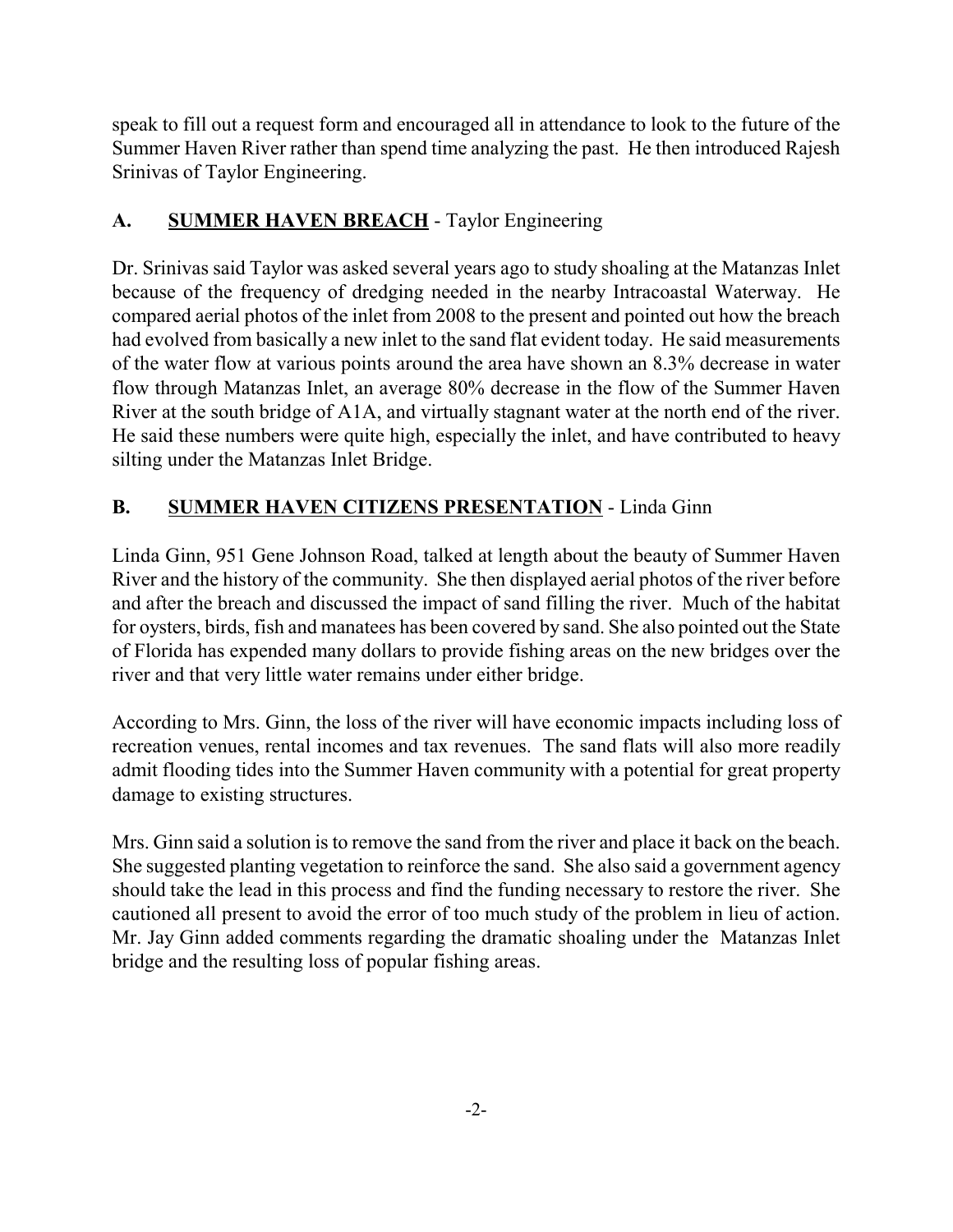## **C. ST. JOHNS COUNTY** - Andy Ames, County Engineering Department

Dr. Schropp then introduced Andy Ames, St. Johns County Engineering Department, to discuss regulation and funding. He said St. Johns County government has been involved in the Old A1A for many years, most recently in 2006-2007 when the County and the Federal Emergency Management Agency constructed a berm between the Atlantic Ocean and Old A1A from Summer Haven to near Marineland. He recounted the response of the county and many other agencies in 2008 when the breach occurred. Taylor Engineering did a study at that time of the options for repairing the breach, but most agencies had process or funding issues, so nothing was done. He added that work will soon begin to reinforce the berm south of the breach by using sand dredged from the ICW.

### **D. FLORIDA DEPARTMENT OF ENVIRONMENTAL PROTECTION (FDEP)**

Martin Seeling and Bob Brantley appeared on behalf of the Florida DEP Bureau of Beaches and Coastal Systems. Mr. Seeling stated FDEP reviews many factors when considering permits for projects like restoring this breach, including effects on water quality and fish and wildlife. DEP staff try to balance these impacts, if any, against the benefits of a given project and determine whether the system will be helped or harmed by the proposed work.

Bob Brantley said Florida has the most active beach restoration projects in the nation, with 300 miles of critically eroded shoreline. Summer Haven has been designated critically eroded for years and as a result is eligible for State cost-sharing funds, when and if available. He said the usual issues in beach restoration are effective use of funds and the quality of the sand.

#### **E. U.S. ARMY CORPS OF ENGINEERS** - Regulatory Division, Jacksonville District

Mark Evans spoke on behalf of the Army Corps of Engineers Regulatory Division. He explained the ACOE is divided into a civil division, which funds projects, and a regulatory one, which issues permits. He said funding a restoration project through the cumbersome Congressional process requires ten to fifteen years. A better option would be to seek local government and private funds. He said he would not expect any objection from the ACOE or any of its related federal agencies for a restoration project such as the Summer Haven River.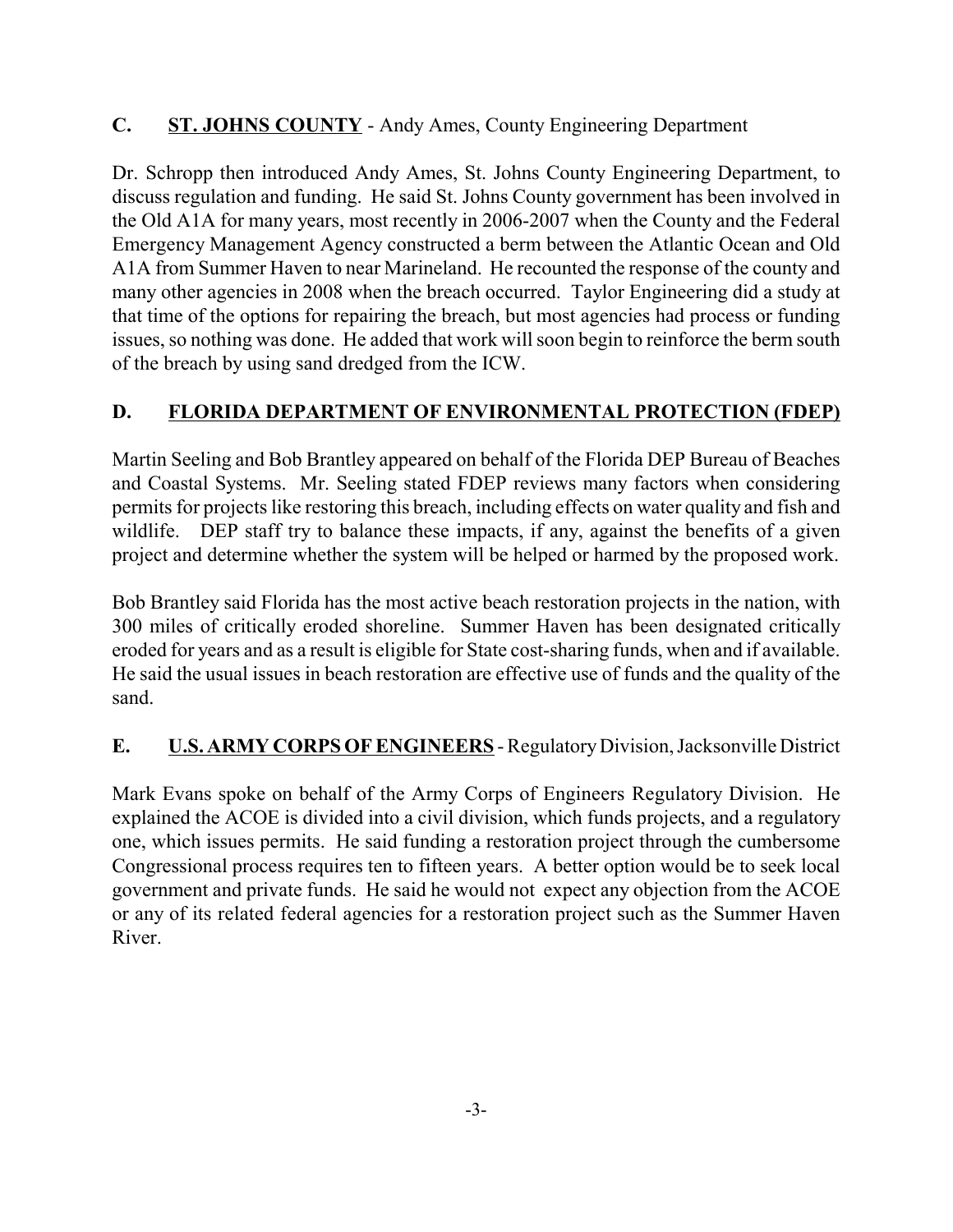## **F. GUANA TOLOMATO MATANZAS NATIONAL ESTUARINE RESEARCH RESERVE** - Mike Shirley

Mike Shirley represented Guana Tolomato Matanzas National Estuarine Research Reserve. He cautioned against devising a quick solution which might make the problem worse. He pointed out that systems such as beaches and rivers change all the time gradually, and that events such as the tropical storm in 2008 can trigger the system to suddenly take advantage of these potentials for change. He said their studies of the breach have revealed occupation of the new sand flats by vegetation and wildlife.

He said an option would be to do nothing at all which has the advantage of low cost. Another option is partial restoration of water flow by altering the river's course. The most expensive option, in his opinion, is complete restoration, which may have many unintended consequences.

Chairman Dixon asked Dr. Schropp if he thought the project would be permittable. Dr. Schropp said he believed it would if FDEP and ACOE could be satisfied it was safe and feasible. He said the biggest question was whether the sand removed from the river would be beach quality.

Commissioner Benjamin asked Dr. Schropp to estimate the cost of restoration. Dr. Schropp said he thought the entire cost could exceed one million dollars, but that it was impossible to say without more data. Dr. Srinivas said his preliminary estimate from looking at aerial photos was about \$150,000.

Chairman Dixon said the early plans for Salt Run dredging contemplated using State funds, but that funding was so slow they ended up using a combination of Port District and FIND grant money. Commissioner Rippe asked whether the reduced water flow through Matanzas Inlet could cause silting. Dr. Srinivas said reduced flow was definitely contributing to silting inside the inlet but that the inlet would probably not silt over completely. He reiterated the 8% decrease in water flow through the inlet is a very significant amount.

## **PUBLIC QUESTIONS AND COMMENTS**

Steve Steinmetz, 260 Barrataria Island, said our government should have set aside money for events such as this and that the inlet created by the breach is not natural. Only the Summer Haven River is a natural structure.

Sid Varner, 9183 Old A1A South, explained that his house is next to the breach and that he personally had spent \$150,000 to save his house. He said he offered to repair the breach as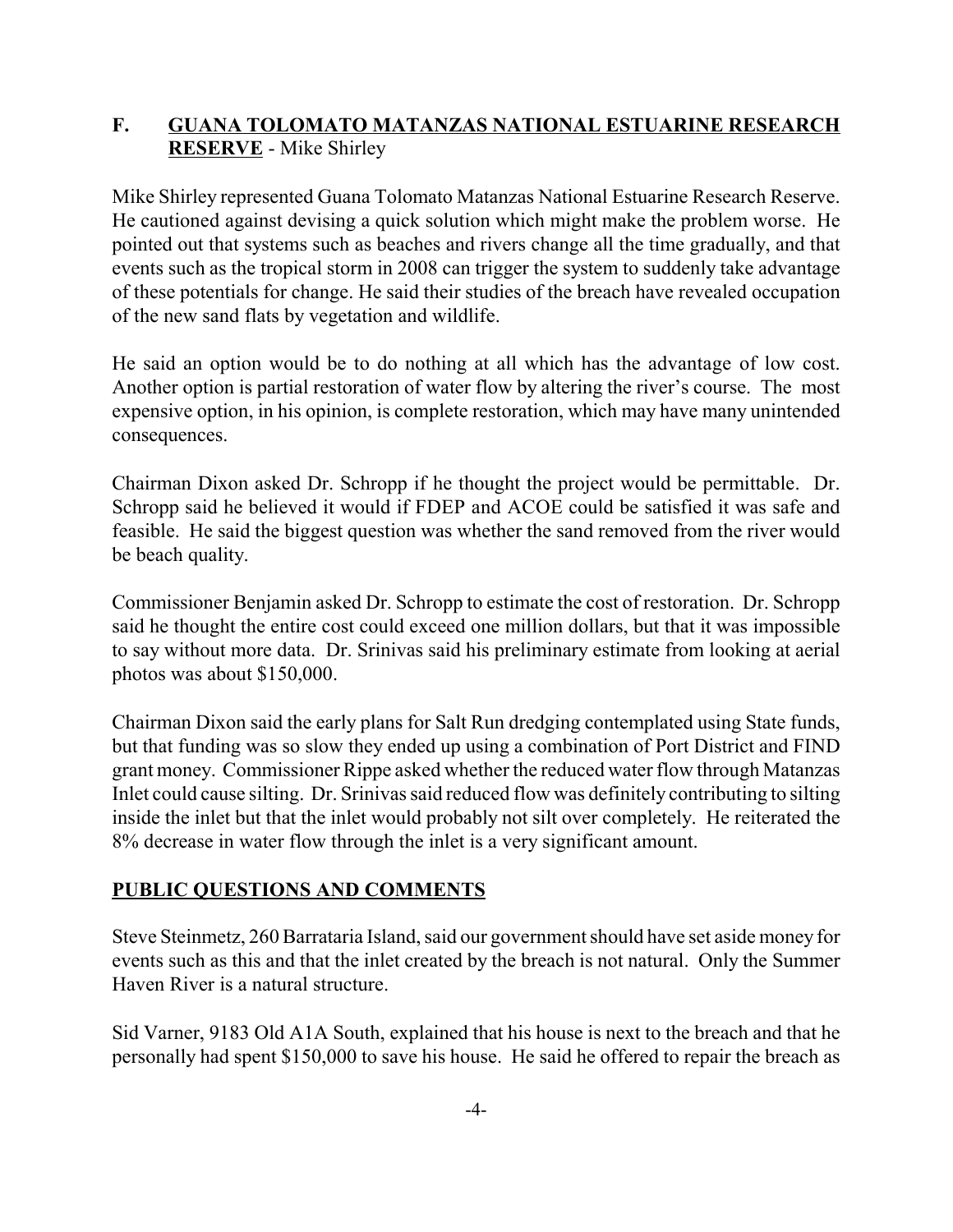soon as it happened but that no agency would allow him to close the breach. He said he could have the breach repaired and the sand removed from the river in one week, as fifty thousand cubic yards is not that much sand.

Gail Hankinson, 9150 Mellon Court, said the sand FIND is about to place on the beach is very fine and that the course sand now filling the river would be even better for the breach. She said the Summer Haven community never asks for help and that a little seed money from the District would do a lot of good for the river. Chairman Dixon said the Board would be discussing funding at the next meeting.

Mike Greenberg, 2 St. Andrews Court, said he and his students at the Whitney Lab have collected biology samples in the river for the last 30 years. They have seen a decrease in diversity due to the weakened flow of water in Matanzas Inlet. He cautioned that care needs to be taken in devising a restoration solution because the effects of such projects are often unexpected.

Carlos Cardenas, 9173 Old A1A, read a letter from Longtime Summer Haven homeowner Tom Schmidt. Tom's family donated much of the County-owned land in Summer Haven, including the lots where the breach occurred. He said Summer Haven is a scenic gateway to St. Johns County from the south. Notably, Mr. Schmidt's family originally donated rightof-way for the Intracoastal Waterway. At that time, ICW project managers assured them development of the ICW would have no adverse effect on the Summer Haven River.

Mrs. Davron Cardenas, 9176 Old A1A, said the Summer Haven River was part of the Florida East Coast Canal System, which existed prior to the ICW. In the 19<sup>th</sup> century, visitors from St. Augustine rode 12 hours by sailboat to reach Summer Haven to fish, crab and gather turtle eggs. The ICW was established in 1927. That year, the bridge across the Matanzas Inlet was built. In 1960, Old A1A was given to St. Johns County and the federal highway was relocated. Gene Johnson, well-known Summer Haven oysterman and restauranteur, took an oyster lease on the entire Summer Haven River in 1933. That oyster lease still exists today.

Flagler County resident Rich Crouse said the road from Marineland to Summer Haven and the public access it affords to the Summer Haven River, the ICW and the adjacent wetlands is one of the greatest assets of our county.

Carl Blow, St. Johns County FIND Commissioner, said FIND has been placing good, beachquality sand on the beach next to Old A1A for many, many years. He suggested the Board study the Rose Bay restoration project in Volusia County as an example. The project involved every local, state and federal agency possible and took 15 years from start to finish.